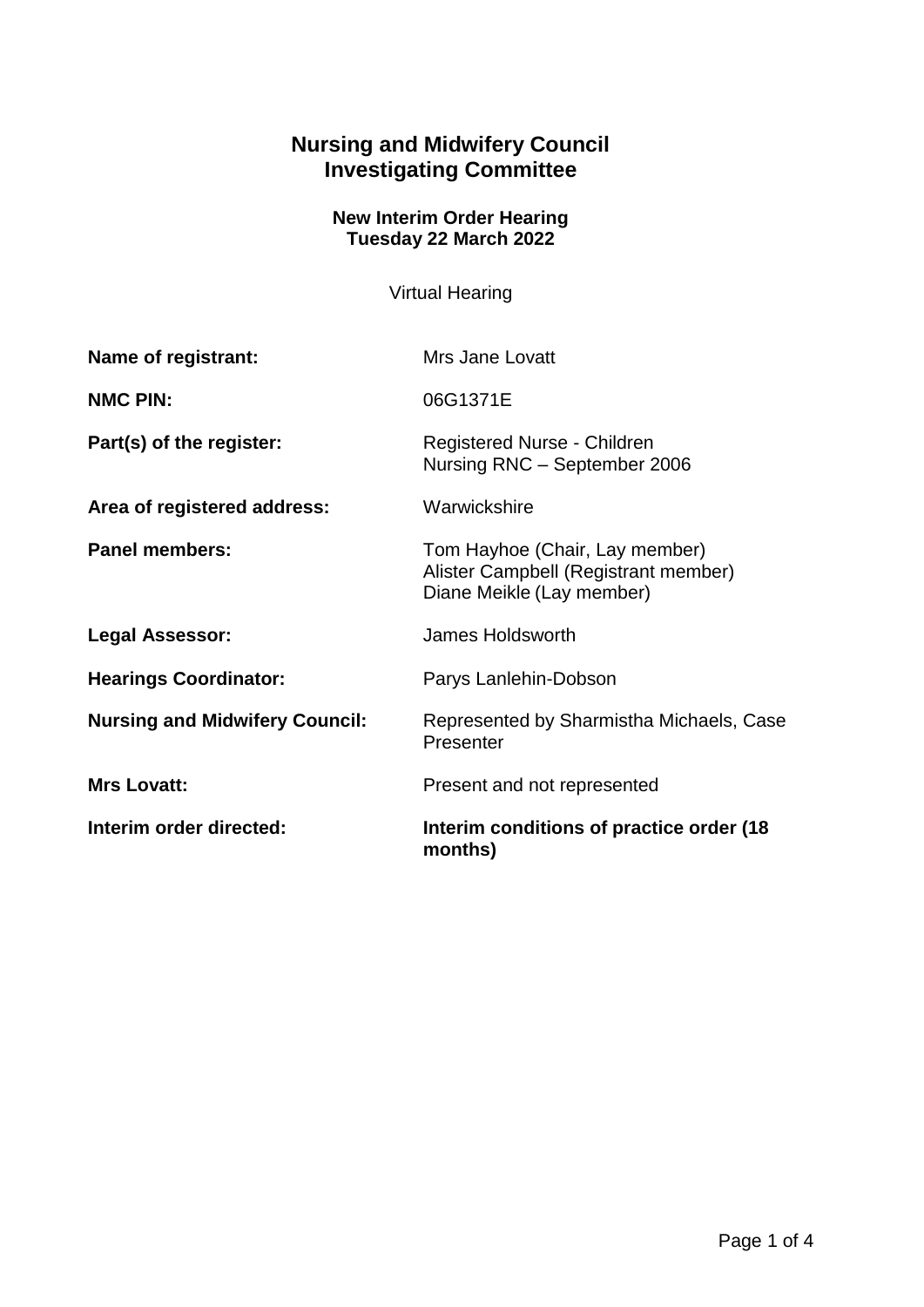The panel has determined that the following conditions are proportionate and appropriate:

*'For the purposes of these conditions, 'employment' and 'work' mean any paid or unpaid post in a nursing, midwifery or nursing associate role. Also, 'course of study' and 'course' mean any course of educational study connected to nursing, midwifery or nursing associates.*

- 1. You must not return to a patient facing role unless and until you successfully undertake and pass an assessment of:
	- i. Safe and effective medicines management and administration
	- ii. Respiratory support in neonatal intensive care

You must provide your case officer with the results of such assessments within seven days of passing.

- 2. You must ensure that you are supervised any time you are working. Your supervision must consist of working at all times on the same shift as, but not always directly observed by a registered nurse
- 3. If you are working in a patient facing role you must obtain a report from your line manager every six months. Each report must contain details of your clinical performance with particular reference to:
	- i. Safe and effective medicines management and administration
	- ii. Respiratory support in neonatal intensive care

You must send your case officer the report prior to the review of this interim order.

4. You must keep the NMC informed about anywhere you are working by: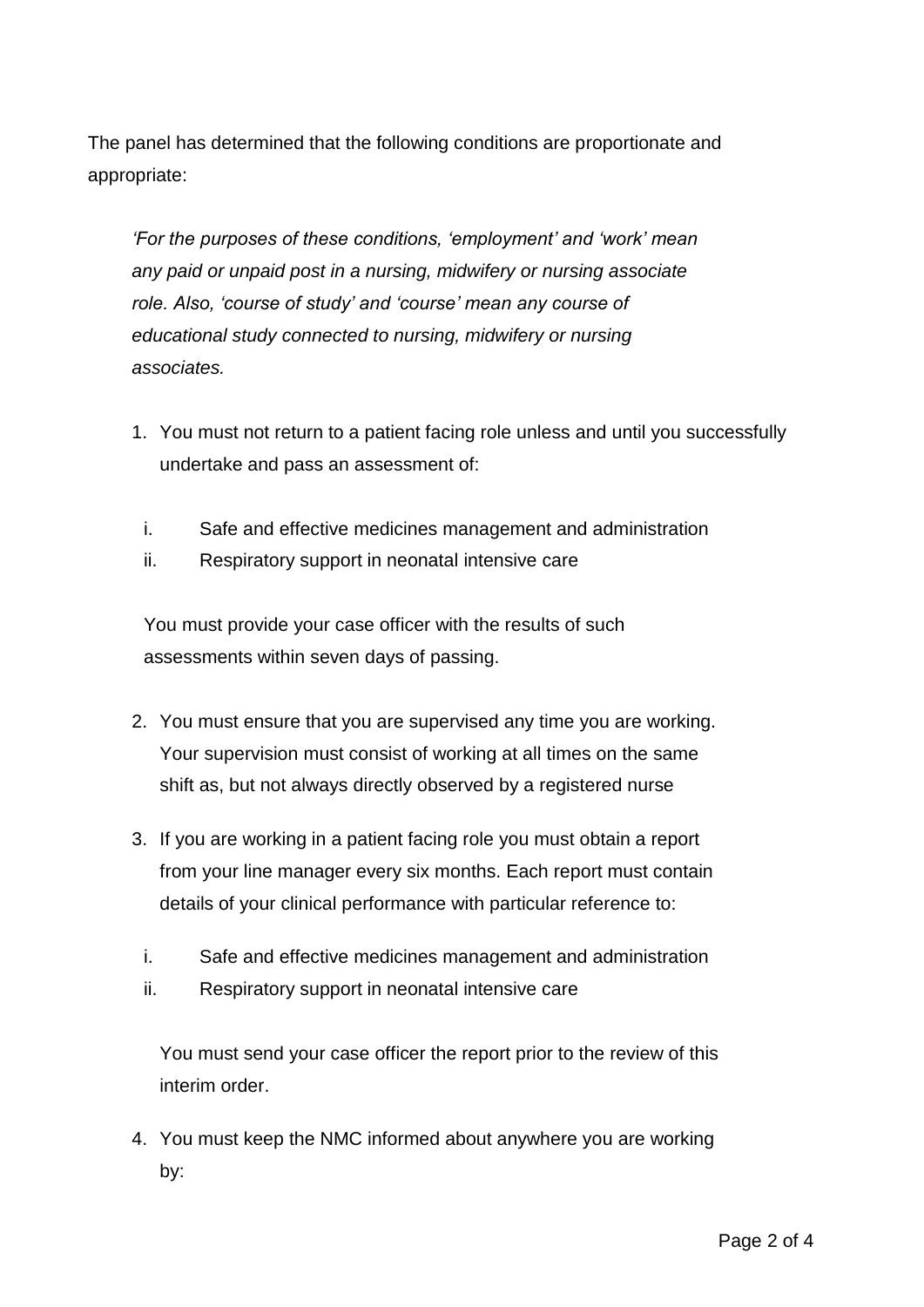- Telling your case officer within seven days of accepting or leaving any employment.
- Giving your case officer your employer's contact details.

5. You must keep the NMC informed about anywhere you are studying by:

- Telling your case officer within seven days of accepting any course of study.
- Giving your case officer the name and contact details of the organisation offering that course of study.

6. You must immediately give a copy of these conditions to: Any organisation or person you work for.

- Any agency you apply to or are registered with for work.
- Any employers you apply to for work (at the time of application).
- Any establishment you apply to (at the time of application), or with which you are already enrolled, for a course of study.
- Any current or prospective patients or clients you intend to see or care for on a private basis when you are working in a self-employed capacity

7. You must tell your case officer, within seven days of your becoming aware of:

- Any clinical incident you are involved in.
- Any investigation started against you.
- Any disciplinary proceedings taken against you.